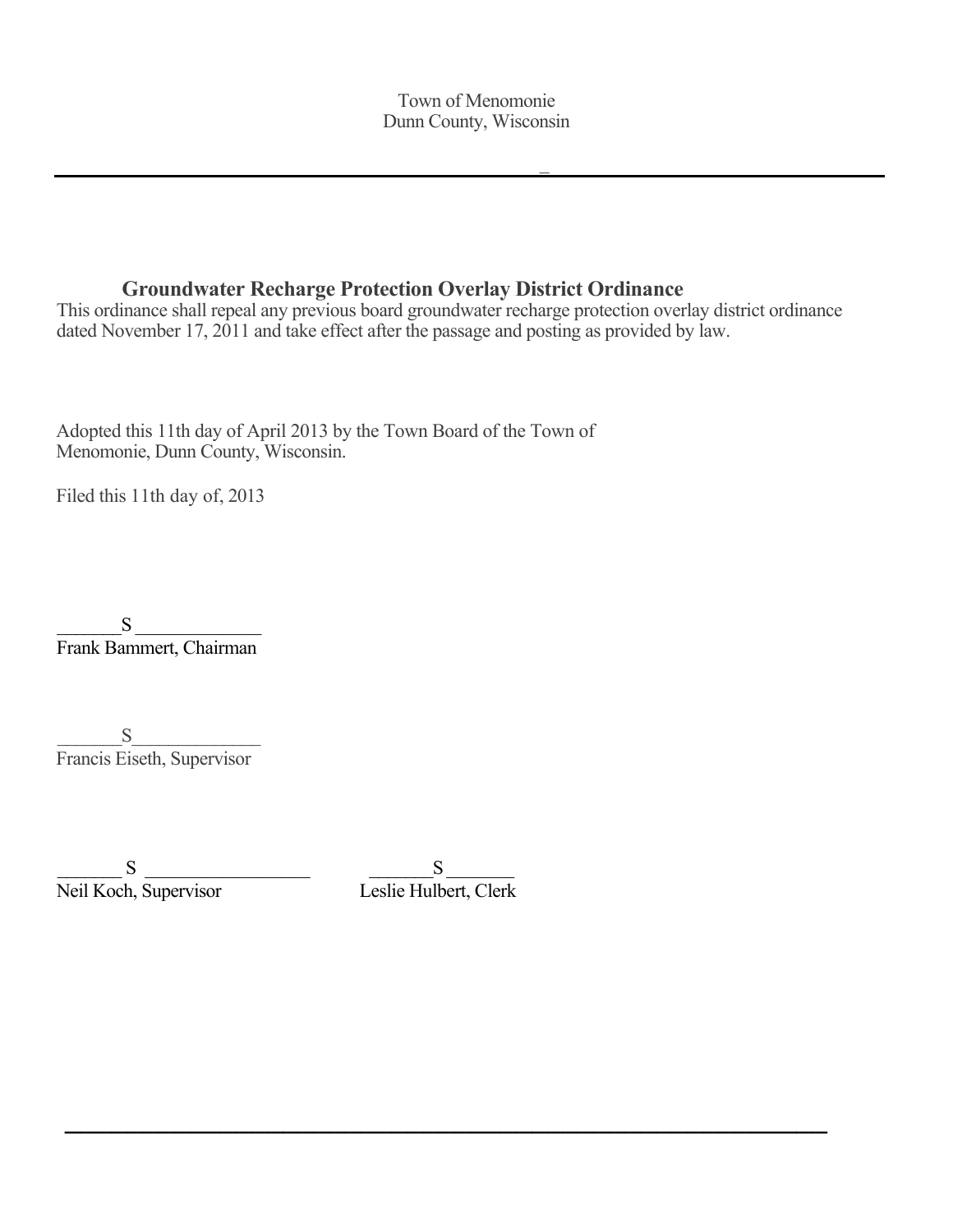## **Groundwater Recharge Protection Overlay District Ordinance**

- I. Title of the Ordinance, Purpose, Findings, and Objectives
	- A. Title of the Ordinance. This ordinance shall be known as the Groundwater Recharge Protection Overlay District Ordinance of the Town of Menomonie.
	- B. The purpose of the groundwater recharge protection overlay district ordinance is to protect key groundwater recharge areas by imposing appropriate land use regulations in these areas. Wisconsin Act 410, 1983, specifically includes groundwater protection among the purposes for which zoning power may be exercised. The regulations of an overlay district will apply in addition to all other regulations, which occupy the same geographic area. The provisions of any zoning districts that underlay this overlay district will apply except when provisions of the groundwater protection overlay district are more stringent.
	- C. Findings of Fact. In order to provide for the health, safety, and welfare of the public and a healthy economic climate in the Town of Menomonie and surrounding area, it is essential that the quality of drinking water be ensured. For this reason it is necessary to protect the groundwater resources of the Town of Menomonie. This ordinance is designed to protect, preserve, and maintain groundwater supplies and groundwater recharge areas. Such an ordinance helps manage development and land use practices that could contaminate or reduce the recharge to the aquifer.
	- D. Objectives. The objectives of the ordinance are:
		- 1. Protect groundwater quality by regulating land uses that generate, use, or store pollutants in excellent, very good, and good recharge areas.
		- 2. Protect groundwater quantity by limiting density in excellent and very good recharge areas.
		- 3. Protect groundwater quality and quantity by ensuring that any development that occurs within excellent and very good groundwater recharge areas will not threaten to decrease recharge to the aquifer and/or increase any contaminant to a level above its Wisconsin Groundwater Quality Public Health Enforcement Standard (ES) or its United States Environmental Protection Agency (USEPA) Primary or Secondary Maximum Contaminant Level (MCL). If groundwater is found to exceed one or more standards, then the ordinance ensures that development will not threaten to increase the contaminant level.
		- 4. Agriculture practices that are accepted by the appropriate State of Wisconsin Agencies are not affected by this ordinance.
- II. Establishment of a Groundwater Recharge Protection Overlay District

A Groundwater Recharge Protection Overlay District is hereby established which shall consist of all lands within the Town of Menomonie that are mapped as excellent, very good, and good recharge areas by the map published by the Dunn County Land Conservation Division entitled, "Location of Recharge Areas to the Sandstone Aquifer in Dunn County, Wisconsin, 2005" by Neil C. Koch. Said map is hereby adopted by reference becoming a part of the ordinance as if the map were fully described herein.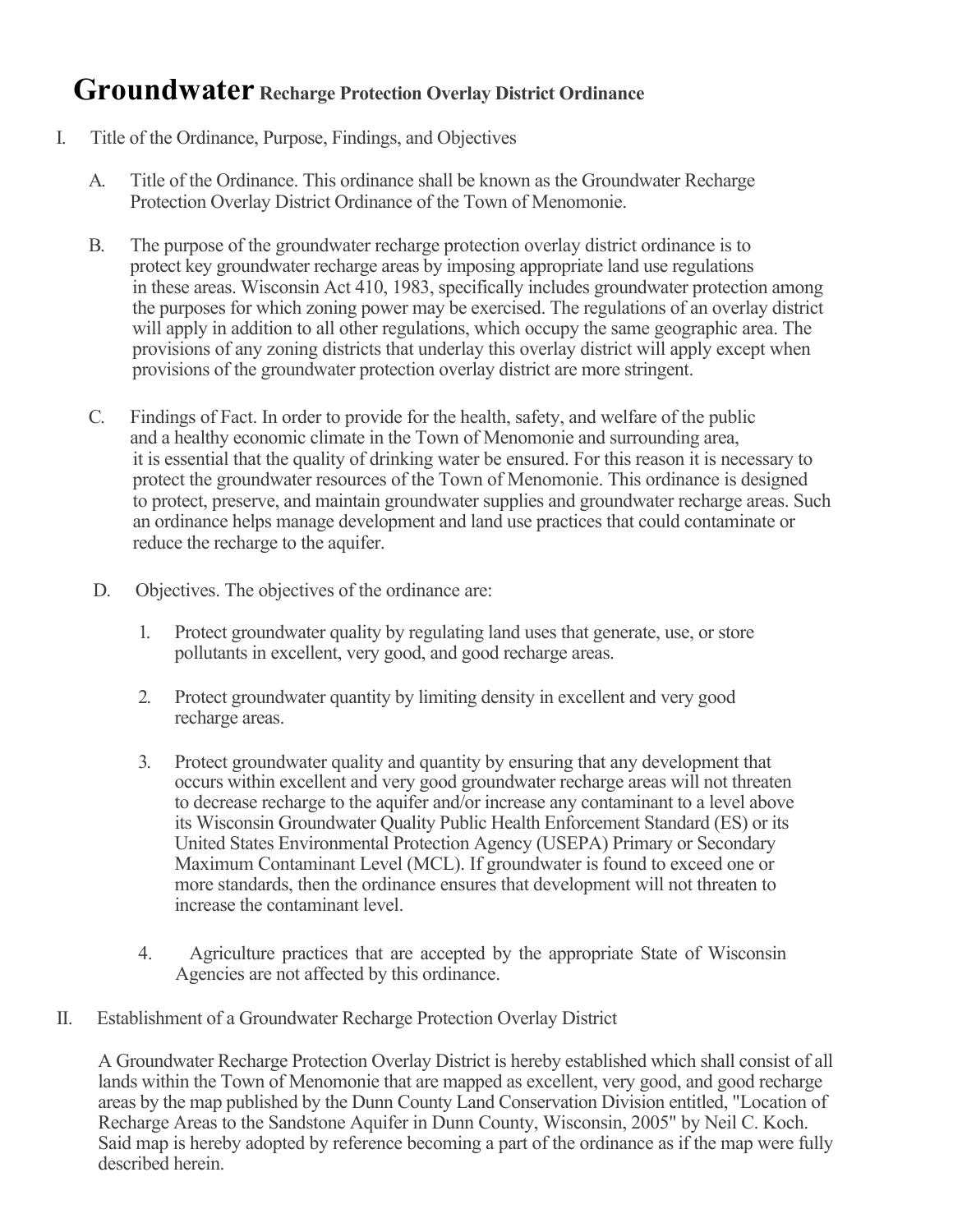- III. Groundwater Protections Standards. The Town of Menomonie for areas in the Groundwater Recharge Protection Overlay District requires the following standards.
	- A. Land development in excellent and very good groundwater recharge areas.
		- 1. Lots that have any portion in excellent or very good groundwater recharge areas shall leave no less than 30% of the acreage as open space (green space). The green space shall first be located in those areas of excellent and/or very good recharge. See the Conservation Subdivision Ordinance Chapter 6.2, for definition of green space.
		- 2. Lots that have any portion in excellent or very good groundwater recharge areas and that are less than one acre shall either have a sewage treatment system as described in the Conservation Subdivision Ordinance Chapter 6.2, or have a wastewater-holding tank.
	- B. Prohibited use of land in the excellent, very good, and good groundwater recharge areas includes, but are not limited to:
		- 1. Land disposal of human waste from pumped septic systems.
		- 2. Land disposal of sludge from municipal wastewater treatment.
		- 3. Land disposal of hazardous wastes.
		- 4. Landfills and incinerators.
		- 5. Asphalt mixing plants.
		- 6. Public or private recycling centers.
		- 7. Contractor's storage yards, public or private dumping grounds, automobile wrecking yards, or junkyards.
		- 8. Concrete mixing plants.
		- 9. Gasoline service stations.
		- 10. Car washes unless wastewater is removed to a wastewater treatment system.
		- 11. Medical water facilities.
	- C. Except as stated below, the following zoning districts are prohibited in excellent, very good, and good recharge areas.
		- 1. Industrial or Heavy Industrial District (I) or (HI)
		- 2. Light Industrial (LI)
		- 3. Commercial Districts (NC, HC, GC)
		- 4. Mineral Extraction District (ME) except for nonmetallic mining operation for Town, County, or State Highway construction with limited purpose and duration.

An exception may be made if the applicant can demonstrate:

- 1. There is no threat to decrease recharge to the aquifer; *and*
- 2. There is no threat to increase any contaminant in the aquifer to a level above its current level or above "safe" levels, whichever is lower, (See section D3 of this document for standards and contaminant listings); *and*
- 3. There is no threat of contamination from surface flow into the other areas of excellent, very good, or good groundwater recharge areas.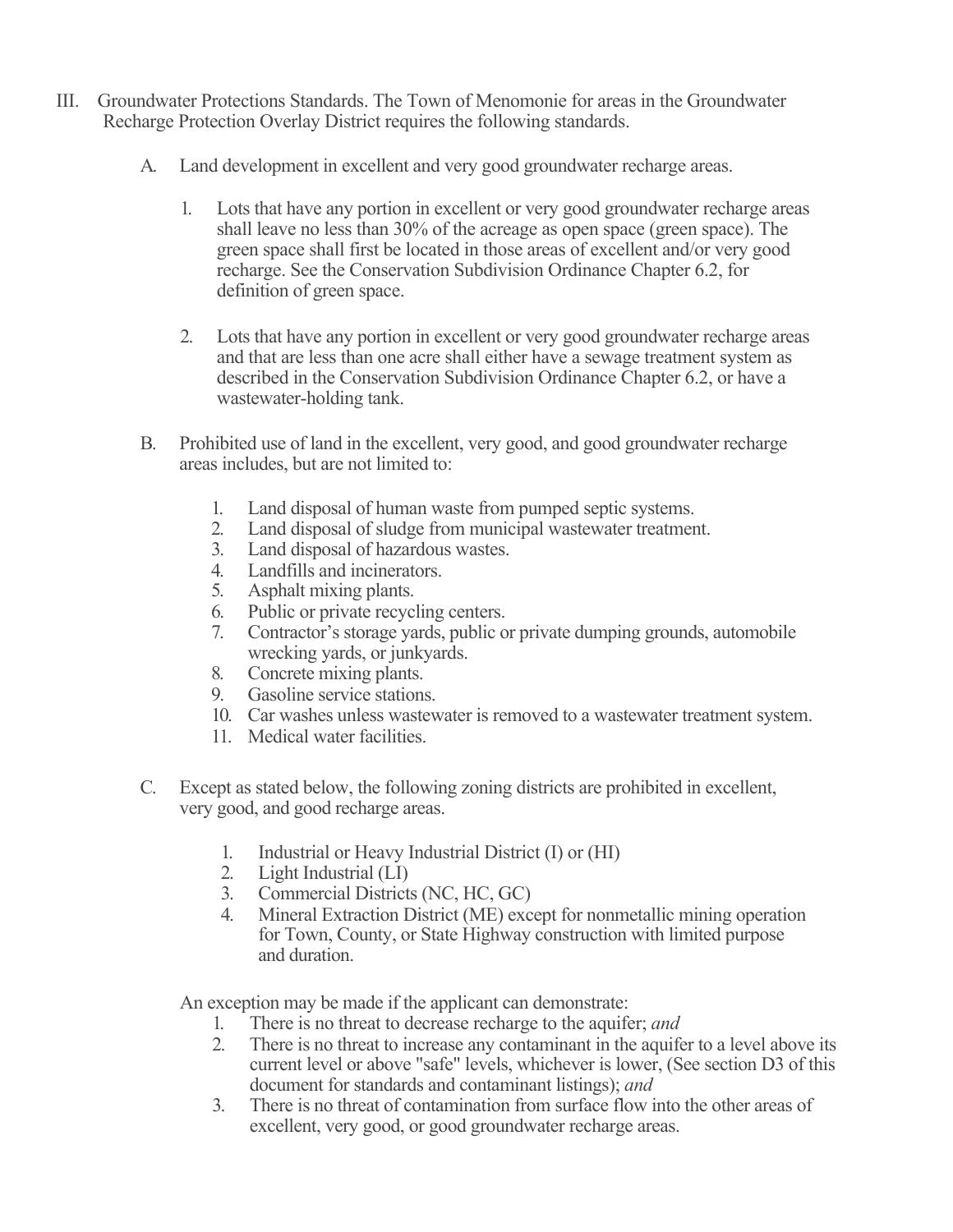- D. As part of the approval process, specific contaminants that could be introduced into the aquifer by the proposed facility shall be identified. The applicant shall pay for any consultation that the Board deems necessary in determining possible contaminants, or in applying any other parts of this ordinance. Also as part of the approval process, the Town may require that restrictions be placed on the deed. These may include but not limited to:
	- a. Limiting uses for any subsequent owner
	- b. Limiting uses for current owner.
	- c. Requiring certain procedures to ensure compliance with this ordinance.

## IV. Modifications

- A. Authority application. Where in the judgment of the Town Board it would be inappropriate to apply literally the provisions of this ordinance because exceptional or undue hardship would result, the Town Board may waive or modify any requirements to the extent deemed just and proper.
- B. Conditions for granting modifications. The Town Board shall not grant modifications or waivers to this ordinance unless it makes findings based upon the evidence presented to it in each specific case provided all the following conditions are met.
	- 1. The granting of the modification shall not be detrimental to the public, safety, health or welfare, or injurious to other property in the area.
	- 2. The conditions upon which the request for a modification is based are unique to the property for which the modification is sought and are not applicable generally to other property.
	- 3. Because of particular physical surroundings, shape, or topographical conditions of the specific property involved, a particular hardship to the owner would result, as distinguished from a mere inconvenience, financial hardship, or self-imposed hardship, if the strict letter of this ordinance were carried out.
- C. Granting modifications by the Town Board.
	- 1. The Town Board, if it approves the modification to this ordinance, shall do so by motion or resolution.
	- 2. Such relief shall be granted without detriment to the public good, without impairing the intent and purpose of this ordinance or the desirable general development of the Town consistent with the Town of Menomonie Comprehensive Plan and/or this ordinance.
	- 3. Any modification granted can only provide the minimum relief needed to alleviate the unnecessary hardship or obtain reasonable use of the property.
	- 4. A majority vote of the membership of the Town Board shall be required to grant any modification of this ordinance, and the reasons shall be entered in the minutes.